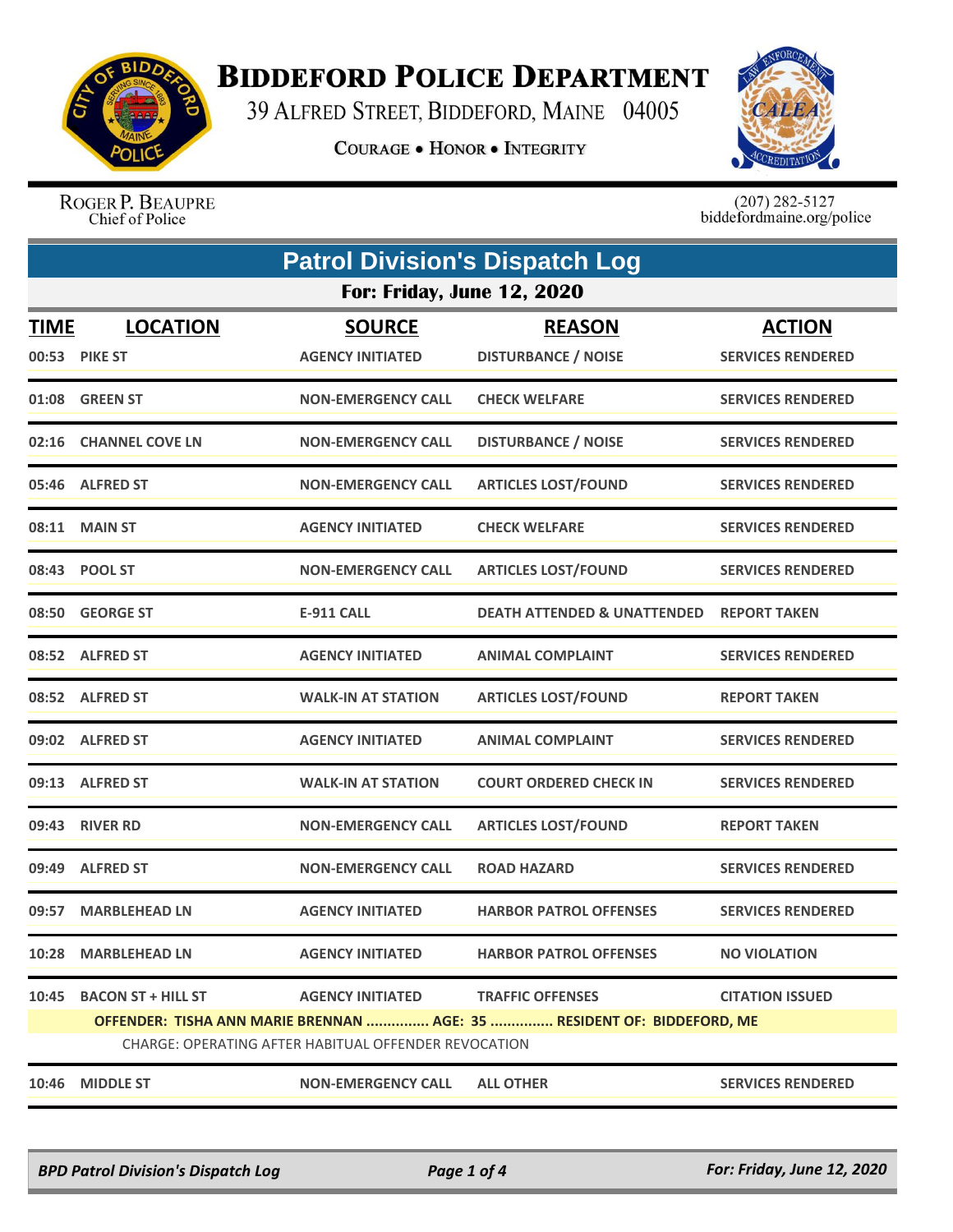| <b>TIME</b> | <b>LOCATION</b><br>10:48 SUMMER ST + MT VERNON ST | <b>SOURCE</b><br><b>NON-EMERGENCY CALL</b> | <b>REASON</b><br><b>ANIMAL COMPLAINT</b> | <b>ACTION</b><br><b>NEGATIVE CONTACT</b> |
|-------------|---------------------------------------------------|--------------------------------------------|------------------------------------------|------------------------------------------|
|             | 10:50 MARBLEHEAD LN                               | <b>AGENCY INITIATED</b>                    | <b>HARBOR PATROL OFFENSES</b>            | <b>NO VIOLATION</b>                      |
|             | 11:01 MARBLEHEAD LN                               | <b>AGENCY INITIATED</b>                    | <b>HARBOR PATROL OFFENSES</b>            | <b>SERVICES RENDERED</b>                 |
|             | 11:24 ALFRED ST                                   | <b>AGENCY INITIATED</b>                    | <b>ANIMAL COMPLAINT</b>                  | <b>SERVICES RENDERED</b>                 |
|             | 11:24 CHERRYFIELD AVE                             | <b>E-911 CALL</b>                          | 911 MISUSE                               | <b>SERVICES RENDERED</b>                 |
| 11:32       | <b>MARBLEHEAD LN</b>                              | <b>AGENCY INITIATED</b>                    | <b>HARBOR PATROL OFFENSES</b>            | <b>NO VIOLATION</b>                      |
|             | 11:58 MISTY MEADOWS DR                            | <b>NON-EMERGENCY CALL</b>                  | <b>DISTURBANCE / NOISE</b>               | <b>SERVICES RENDERED</b>                 |
| 12:08       | <b>NORTH PARK ST</b>                              | <b>WALK-IN AT STATION</b>                  | <b>PAPERWORK</b>                         | <b>SERVICES RENDERED</b>                 |
|             | 12:22 WINTER ST                                   | <b>NON-EMERGENCY CALL</b>                  | <b>ASSIST OTHER AGENCY</b>               | <b>NEGATIVE CONTACT</b>                  |
|             | 12:24 JEFFERSON ST                                | <b>NON-EMERGENCY CALL</b>                  | <b>SUSPICION</b>                         | <b>SERVICES RENDERED</b>                 |
|             | 12:29 ALFRED ST                                   | <b>NON-EMERGENCY CALL</b>                  | <b>COURT ORDERED CHECK IN</b>            | <b>SERVICES RENDERED</b>                 |
|             | 12:37 MAIN ST                                     | <b>WALK-IN AT STATION</b>                  | <b>IDENTITY THEFT</b>                    | <b>UNFOUNDED</b>                         |
| 12:55       | <b>CHAPEL ST</b>                                  | <b>WALK-IN AT STATION</b>                  | <b>CRIM THREAT / TERRORIZING</b>         | <b>REFERRED OTHER AGENCY</b>             |
|             | 13:00 MARBLEHEAD LN                               | <b>AGENCY INITIATED</b>                    | <b>HARBOR PATROL OFFENSES</b>            | <b>NO VIOLATION</b>                      |
|             | 13:08 ALFRED ST                                   | <b>OTHER</b>                               | <b>FRAUD / SCAM</b>                      | <b>REPORT TAKEN</b>                      |
|             | 13:26 POOL ST                                     | <b>AGENCY INITIATED</b>                    | <b>ANIMAL COMPLAINT</b>                  | <b>SERVICES RENDERED</b>                 |
|             | 13:32 ELM ST                                      | <b>AGENCY INITIATED</b>                    | <b>TRAFFIC OFFENSES</b>                  | <b>WARNING ISSUED</b>                    |
|             | 13:33 MARBLEHEAD LN                               | <b>AGENCY INITIATED</b>                    | <b>TRAFFIC OFFENSES</b>                  | <b>NO VIOLATION</b>                      |
|             | 13:33 SACO FALLS WAY                              | E-911 CALL                                 | <b>MOTOR VEHICLE THEFT</b>               | <b>NO ACTION REQUIRED</b>                |
|             | 13:37 HILLS BEACH RD                              | E-911 CALL                                 | 911 MISUSE                               | <b>NEGATIVE CONTACT</b>                  |
|             | 14:07 MARBLEHEAD LN                               | <b>AGENCY INITIATED</b>                    | <b>HARBOR PATROL OFFENSES</b>            | <b>NO VIOLATION</b>                      |
|             | <b>14:41 FORTUNES ROCKS RD</b>                    | <b>E-911 CALL</b>                          | 911 MISUSE                               | <b>SERVICES RENDERED</b>                 |
|             | 14:54 FOLSOM DR                                   | <b>E-911 CALL</b>                          | <b>MEDICAL W/ ASSIST</b>                 | <b>TRANSPORT TO HOSPITAL</b>             |
|             | 15:04 MARBLEHEAD LN                               | <b>RADIO</b>                               | <b>HARBOR PATROL OFFENSES</b>            | <b>SERVICES RENDERED</b>                 |
|             | 15:14 EASTGATE AVE + GRANITE ST                   | <b>E-911 CALL</b>                          | 911 MISUSE                               | <b>SERVICES RENDERED</b>                 |

*BPD Patrol Division's Dispatch Log Page 2 of 4 For: Friday, June 12, 2020*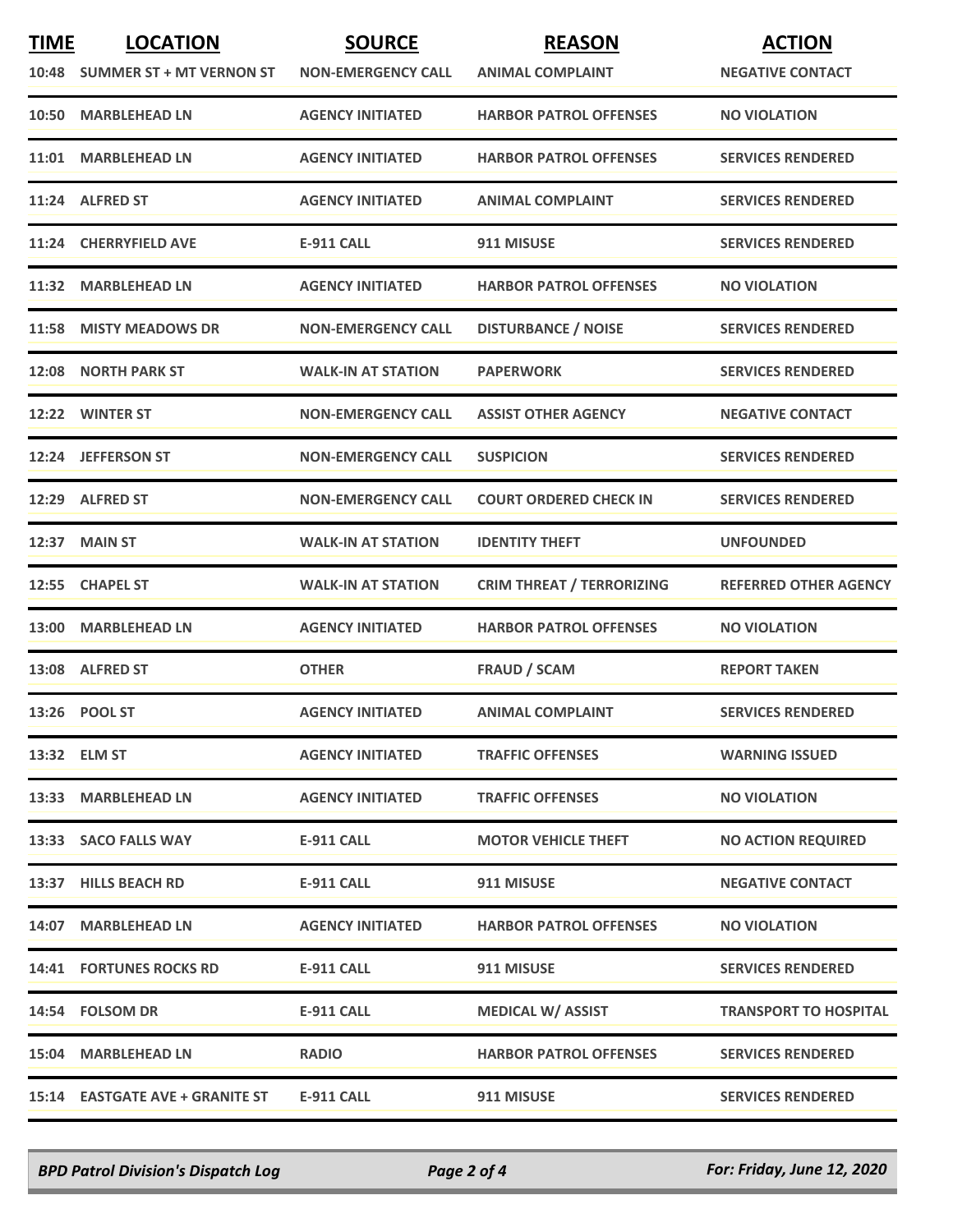| <b>TIME</b> | <b>LOCATION</b><br>15:21 ELM ST | <b>SOURCE</b><br><b>AGENCY INITIATED</b> | <b>REASON</b><br><b>TRAFFIC OFFENSES</b> | <b>ACTION</b><br><b>WARNING ISSUED</b> |
|-------------|---------------------------------|------------------------------------------|------------------------------------------|----------------------------------------|
|             | 15:21 MARBLEHEAD LN             | <b>AGENCY INITIATED</b>                  | <b>HARBOR PATROL OFFENSES</b>            | <b>SERVICES RENDERED</b>               |
|             | <b>15:26 FORTUNES ROCKS RD</b>  | <b>E-911 CALL</b>                        | 911 MISUSE                               | <b>NEGATIVE CONTACT</b>                |
|             | 15:58 ALFRED ST                 | E-911 CALL                               | 911 MISUSE                               | <b>NEGATIVE CONTACT</b>                |
|             | 16:07 ALFRED ST                 | <b>WALK-IN AT STATION</b>                | <b>PAPERWORK</b>                         | <b>SERVICES RENDERED</b>               |
|             | 16:17 WENDELL AVE               | <b>NON-EMERGENCY CALL</b>                | UNEMPLOYMENT FRAUD                       | <b>SERVICES RENDERED</b>               |
|             | 16:34 ALFRED ST                 | <b>NON-EMERGENCY CALL</b>                | <b>TRAINING DISPATCH</b>                 | <b>NO ACTION REQUIRED</b>              |
|             | 16:44 MARBLEHEAD LN             | <b>AGENCY INITIATED</b>                  | <b>HARBOR PATROL OFFENSES</b>            | <b>NO VIOLATION</b>                    |
|             | 16:58 HILL ST + FREE ST         | <b>AGENCY INITIATED</b>                  | <b>TRAFFIC OFFENSES</b>                  | <b>VSAC ISSUED</b>                     |
|             | 17:16 POOL ST                   | <b>AGENCY INITIATED</b>                  | <b>TRAFFIC OFFENSES</b>                  | <b>WARNING ISSUED</b>                  |
|             | 17:31 ALFRED ST                 | <b>AGENCY INITIATED</b>                  | <b>TRAFFIC OFFENSES</b>                  | <b>WARNING ISSUED</b>                  |
|             | 17:36 ALFRED ST + ANDREWS RD    | <b>AGENCY INITIATED</b>                  | <b>TRAFFIC OFFENSES</b>                  | <b>WARNING ISSUED</b>                  |
| 17:57       | <b>MAIN ST</b>                  | <b>NON-EMERGENCY CALL</b>                | <b>CHECK WELFARE</b>                     | <b>SERVICES RENDERED</b>               |
|             | 18:01 ALFRED ST                 | <b>AGENCY INITIATED</b>                  | <b>TRAFFIC OFFENSES</b>                  | <b>WARNING ISSUED</b>                  |
|             | 18:02 GRAHAM ST + HAVEY AVE     | <b>AGENCY INITIATED</b>                  | <b>TRAFFIC OFFENSES</b>                  | <b>WARNING ISSUED</b>                  |
|             | 18:29 SACO FALLS WAY            | <b>E-911 CALL</b>                        | <b>DISTURBANCE / NOISE</b>               | <b>NEGATIVE CONTACT</b>                |
|             | 18:38 ELM ST                    | <b>AGENCY INITIATED</b>                  | <b>TRAFFIC OFFENSES</b>                  | <b>WARNING ISSUED</b>                  |
|             | <b>19:11 WEST ST</b>            | E-911 CALL                               | <b>MENTAL ILLNESS CASES</b>              | <b>SERVICES RENDERED</b>               |
|             | 19:12 CLEAVES ST                | <b>NON-EMERGENCY CALL</b>                | <b>DISTURBANCE / NOISE</b>               | <b>SERVICES RENDERED</b>               |
|             | 19:53 SOUTH ST                  | E-911 CALL                               | 911 MISUSE                               | <b>NEGATIVE CONTACT</b>                |
|             | 20:03 WEST ST                   | E-911 CALL                               | <b>MENTAL ILLNESS CASES</b>              | <b>SERVICES RENDERED</b>               |
|             | <b>20:04 NORTH PARK ST</b>      | <b>AGENCY INITIATED</b>                  | <b>PAPERWORK</b>                         | <b>NEGATIVE CONTACT</b>                |
|             | 20:14 ROMEO LN                  | E-911 CALL                               | 911 MISUSE                               | <b>CALL TRANSFERRED</b>                |
|             | 20:42 GRAHAM ST + ALFRED ST     | <b>AGENCY INITIATED</b>                  | <b>TRAFFIC OFFENSES</b>                  | <b>WARNING ISSUED</b>                  |
|             | 20:48 ALFRED ST + DENTAL AVE    | <b>AGENCY INITIATED</b>                  | <b>TRAFFIC OFFENSES</b>                  | <b>WARNING ISSUED</b>                  |

*BPD Patrol Division's Dispatch Log Page 3 of 4 For: Friday, June 12, 2020*